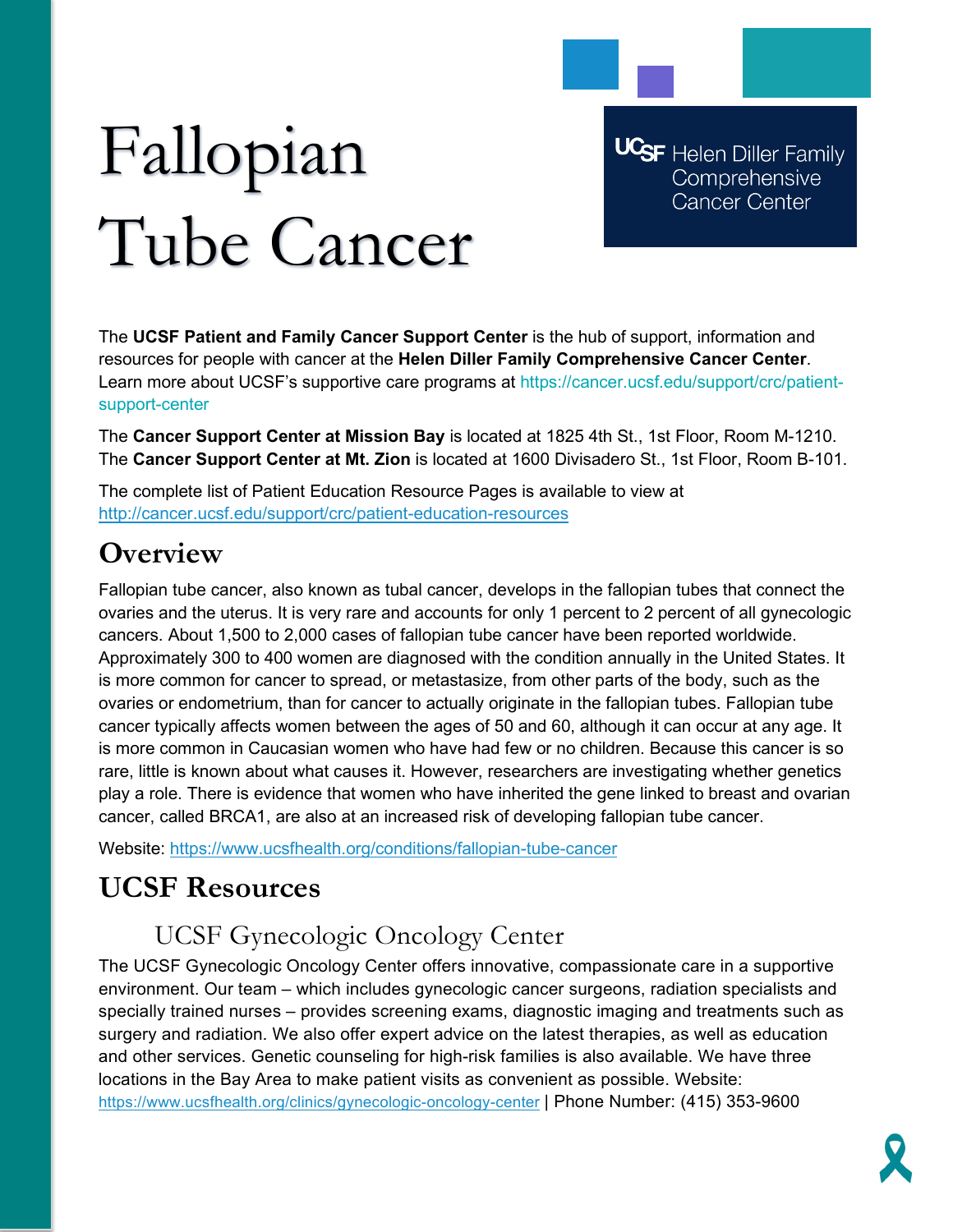# **Publications**

American Cancer Society: "Sex and the Woman with Cancer" Website: [http://www.cancer.org/treatment/treatments-and-side-effects/physical-side](http://www.cancer.org/treatment/treatments-and-side-effects/physical-side-effects/fertility-and-sexual-side-effects/sexuality-for-women-with-cancer.html)[effects/fertility-and-sexual-side-effects/sexuality-for-women-with-cancer.html](http://www.cancer.org/treatment/treatments-and-side-effects/physical-side-effects/fertility-and-sexual-side-effects/sexuality-for-women-with-cancer.html)

# **Organizations**

## American Cancer Society (ACS) – Fallopian Tube Cancer

At the American Cancer Society, we're on a mission to free the world from cancer. Until we do, we'll be funding and conducting research, sharing expert information, supporting patients, and spreading the word about prevention. All so you can live longer — and better.

Website: <https://www.cancer.org/cancer/ovarian-cancer.html> | Phone Number: 800.227.2345

## Bay Area Cancer Connections

BACC helps people with breast and ovarian cancers. Services include a helpline, buddy programs, pro-bono counseling, a wig boutique, information and support groups. Located in Palo Alto, but services are available to anyone. All services are free.

Website:<https://www.bayareacancer.org/> | Phone Number: 650-326-6686

## Cancer.Net - Fallopian Tube Cancer

This is Cancer.Net's Guide to Ovarian, Fallopian Tube, and Peritoneal Cancer Website:<https://www.cancer.net/cancer-types/ovarian-fallopian-tube-and-peritoneal-cancer>

#### Foundation for Women's Cancer

Provides comprehensive educational materials about all gynecologic cancers. Also has much information about coping, caregiving, supportive care, clinical trials and more Website:<http://www.foundationforwomenscancer.org/> | Phone Number: 312-578-1439

National Cancer Institute – Fallopian Tube Cancer "Ovarian, Fallopian Tube, and Primary Peritoneal Cancer" Website: <http://www.cancer.gov/types/ovarian>

## National LGBT Cancer Network



The National LGBT Cancer Network works to improve the lives of LGBT cancer survivors and those at risk by: EDUCATING the LGBT community about our increased cancer risks and the importance of screening and early detection; TRAINING health care providers to offer more culturally-competent, safe and welcoming care; and ADVOCATING for LGBT survivors in mainstream cancer organizations, the media and research.

Website: <https://cancer-network.org/about/> | Phone Number: 212-675-2633